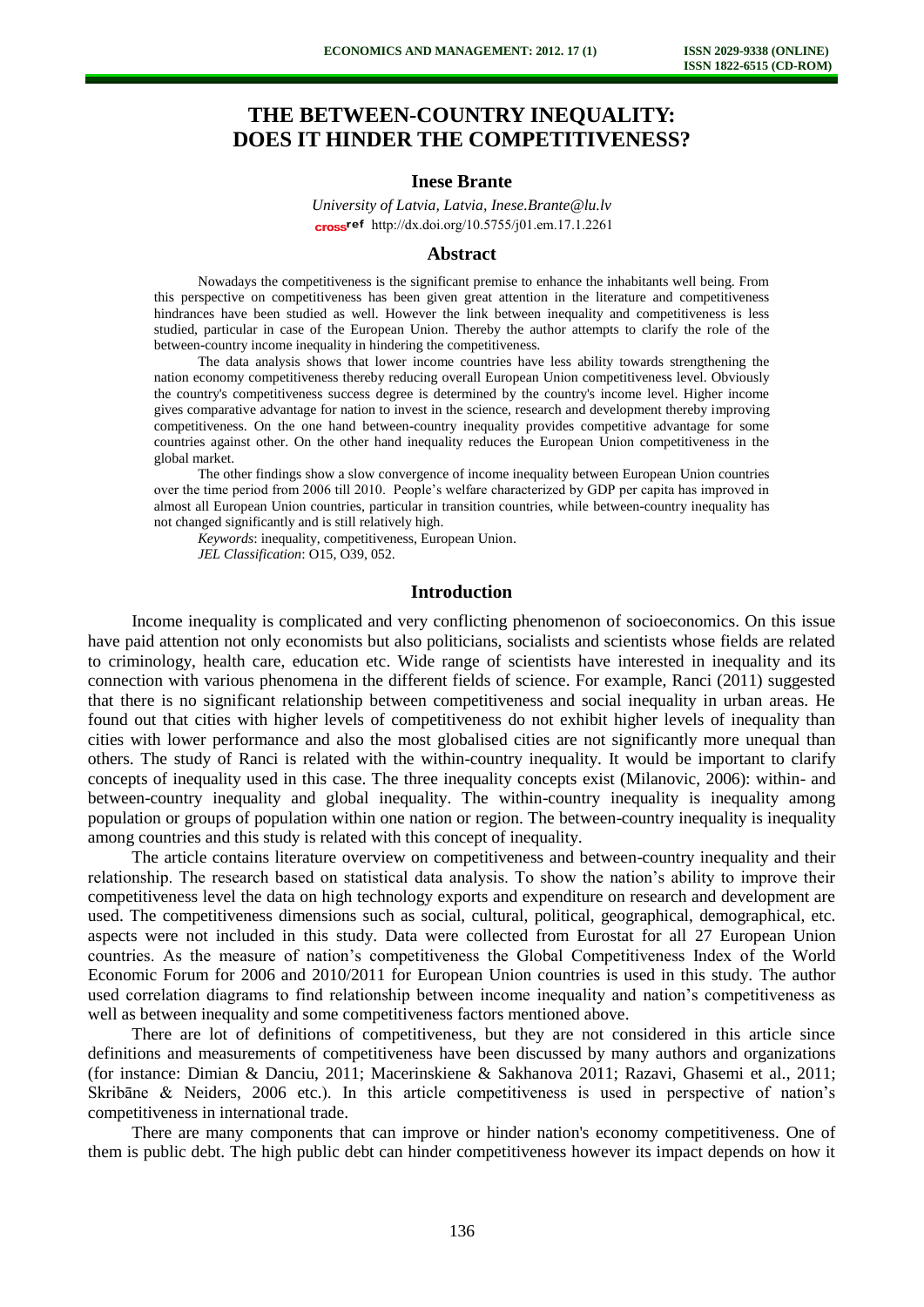is spent. More detailed discussion on this issue is in The Global Competitiveness Report 2011-2012 (2011, p.6).

The article is composed as follows firstly the between-country inequality within European Union are analysed to show unequal distribution of incomes. The data of GDP per capita in 2006 and 2010 are used to show the between-country inequality and changes over the relevant period of time. Then author analyses facts and figures to reflect relationship between income inequality and competitiveness. The article ends with conclusions.

## **The between-country inequality**

The between-country inequality or international inequality is inequality among countries. The measurement of the between-country inequality is gross domestic product (GDP) per capita. International inequality tries to take into account countries unequal population size by weighting each country by its population (Milanovic, 2006).

The author used data of GDP per capita and European Union population from Statistical Bureau of European Commission Eurostat<sup>1</sup>.

The data analysis show (Figure 1) that welfare of population in the most of European countries has risen in greater or lesser degree (measured by GDP per capita in purchasing power standards (PPS), in thousands) while income hierarchy of countries has not changed significantly and income distribution between European Union countries in 2010 was largely the similar as in 2006.

There were number of cases when the rapid economic growth improved well-being of population. This connection it may be noted the transition economies such as Bulgaria, Romania, Poland and Slovakia. However these countries still can not reach the level of the advanced European Union countries (Figure 1). GDP per capita has increased in Luxembourg, Malta and Cyprus as well. At the same time GDP per capita has decreased in Italy and Spain however less than it decreased in Ireland and United Kingdom.



**Figure 1.** GDP per capita (PPS, in thousands) in European Union countries in 2006 and 2010 *Source:* developed by the author from the data of Eurostat

The distribution of income among countries is quite stable and it is unlikely that this situation will change in coming decades. It points to a slow convergence of income inequality between European Union countries over the period of time from 2006 to 2010.

GDP per capita and share of population are used to show the between-country inequality in European Union by taking into account countries unequal population size. In Figure 2 on the horizontal axis is GDP per capita (PPS, in thousands). On vertical axis is each country population share of total European Union 27 countries population. Columns describe data of the certain European Union country in 2010.

In 2010 the GDP per capita of the richest EU country – Luxembourg, was 6.2 times higher than it was in the poorest country – Bulgaria (Figure 2). It should be noted and retained that "Luxembourg" is as

l

<sup>&</sup>lt;sup>1</sup> Statistical Bureau of European Commission: Eurostat. Available:

[http://epp.eurostat.ec.europa.eu/portal/page/portal/statistics/search\\_database V](http://epp.eurostat.ec.europa.eu/portal/page/portal/statistics/search_database)iewed 18.02.2012.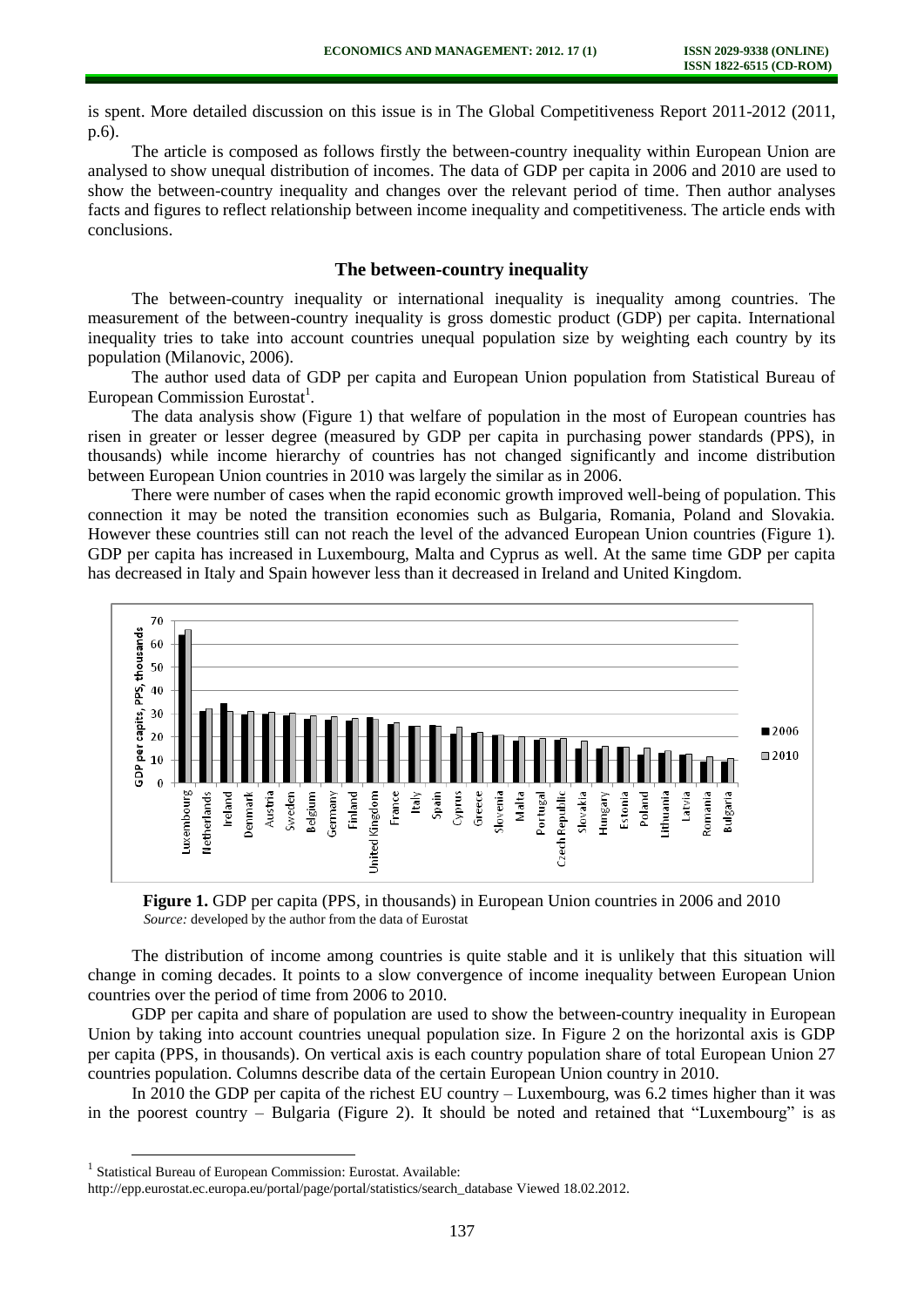extreme case. If Luxembourg is excluded then ratio of GDP per capita between the richest and the poorest country is as much less as before – 3.





*Source:* calculated and developed by the author from the data of Eurostat

As shown in Table 1, 25,3% of European Union population lives in twenty small countries with population up to 4% (of total EU population) in each country and 74,7% of European Union population lives in seven countries. Almost 64% of population lives in countries where GDP per capita (PPS) is between 24 500 and 29 000 (see also Figure 2). We can suggest that it is as "middle class" and that is a good that 64% of EU population is included in this group. On the other hand these are just few countries. GDP per capita in small countries is in a large range.

| <b>Table 1.</b> The distribution of European Union countries by GDP per capita (PPS) and share of population (%) |           |  |
|------------------------------------------------------------------------------------------------------------------|-----------|--|
|                                                                                                                  | in $2010$ |  |

| <b>GDP</b> per capita (PPS) | <b>Share of population</b>                                                                                                     |                                                  |              |
|-----------------------------|--------------------------------------------------------------------------------------------------------------------------------|--------------------------------------------------|--------------|
|                             | To $4\%$                                                                                                                       | More than $4\%$                                  | <b>Total</b> |
| To 24 500                   | Bulgaria, Latvia, Lithuania,<br>Estonia, Hungary, Czech<br>Republic, Slovakia, Malta,<br>Portugal, Greece, Cyprus,<br>Slovenia | Poland, Romania                                  | $25\%$       |
| $24,500 - 29,000$           | Finland                                                                                                                        | Spain, Germany, France,<br>Italy, United Kingdom | 63,9 %       |
| More than $29000$           | Belgium, Denmark, Ireland,<br>Netherlands, Austria,<br>Sweden, Luxembourg                                                      |                                                  | 11,1%        |
| <b>Share of population</b>  | 25,3%                                                                                                                          | 74,7%                                            | $100\%$      |

*Source:* calculated and created by the author from the data of Eurostat

l

In this section the statistical data analysis on income distribution among 27 European Union countries is shown. The analysis of the between-country inequality by taking into account unequal population size of each country shows that there is a high level of the between-country inequality within European Union.

#### **Inequality and competitiveness**

The author explores the relationship between competitiveness and between-country inequality in this section. As measure of the competitiveness the score of the Global Competitiveness Index (GCI) of the World Economic Forum for  $2006<sup>2</sup>$  and  $2010/2011<sup>3</sup>$  for all European Union countries is used.

 $2$  Global Competitiveness Report 2006/2007 Executive Summary. World Economic Forum: p. XVII Available:

[http://www.scribd.com/doc/6295866/Global-Competitiveness-Report-20062007-Executive-Summary V](http://www.scribd.com/doc/6295866/Global-Competitiveness-Report-20062007-Executive-Summary)iewed 15.02.2012.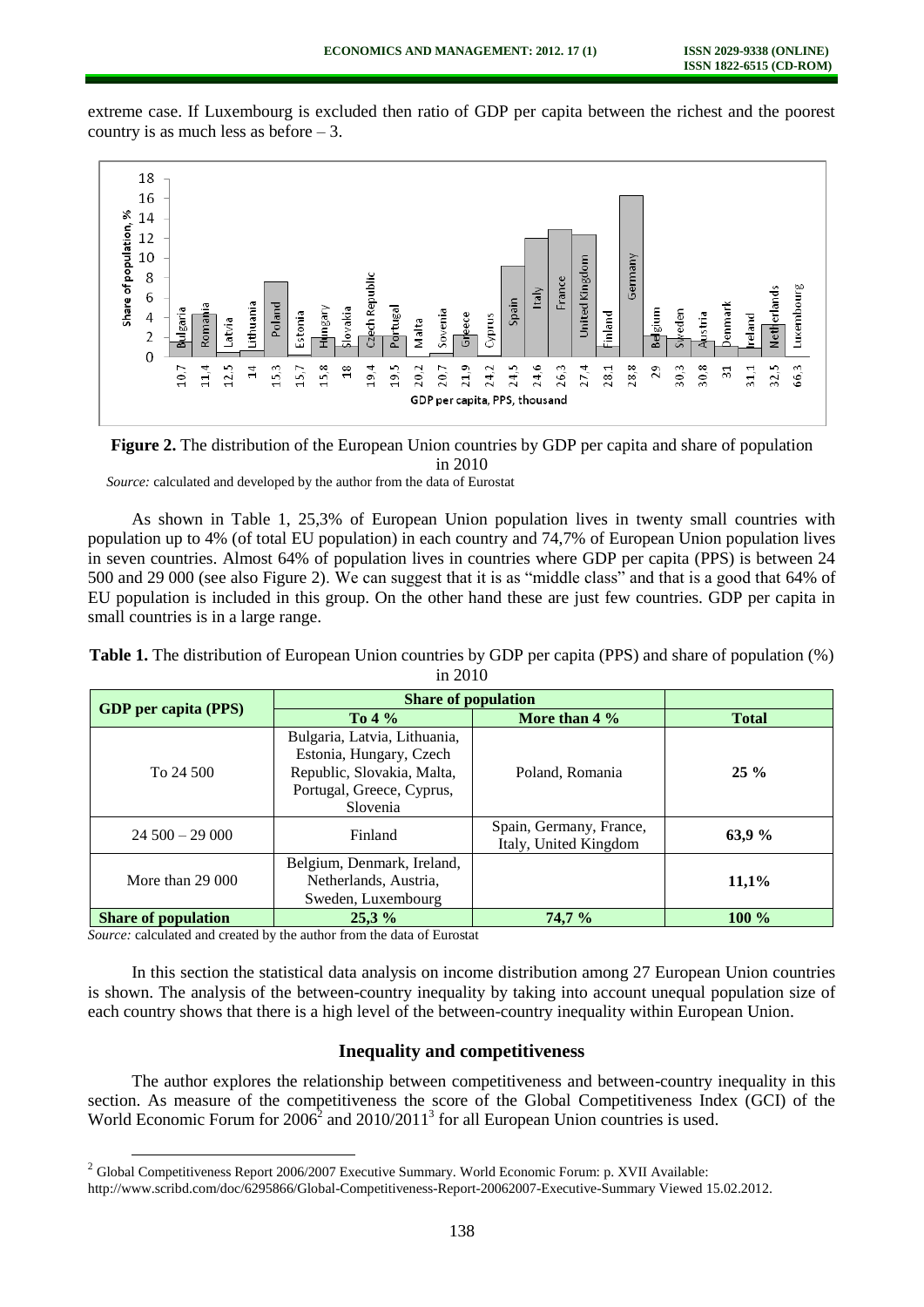The methodology of calculation and amount of countries involved in GCI report were changed (Macerinskiene & Sakhanova, 2011), as the result there is no possibility to compare the scores of GCI in 2006 with GCI in 2010. Nevertheless we can compare European Union countries by GCI rankings (Figure 3).

The positions of Cyprus and Poland in competitiveness index ranking within European Union have significantly improved moving on from the least competitive countries in 2006 to the middle of rank in 2010. Romania, Italy, Denmark and Finland are in slightly better positions (plus two positions in rank) in competitiveness rankings in 2010 compared with 2006. However the competitiveness of Latvia and Slovakia economy has greatly reduced. The competitiveness of Greece, Spain and Malta has also decreased.



**Figure 3.** Global Competitiveness Index in European Union countries in 2006 and 2010 *Source:* developed by the author from the data of World Economic Forum

The movements of less competitive countries in Global Competitiveness Index rankings (among European Union countries) are greater than the movements of more competitive countries. Thus the countries with higher competitiveness index are stable in their positions and they are self-sufficient.

According to Waheeduzzaman (2002), in 1998 the countries with higher competitiveness score also had higher score on GDP per capita. In Figure 4 we see positive link between competitiveness index and GDP per capita. It means that the similar situations as in 1998, in 2006 and 2010 were observed. There is no evidence that something might change in the future. Thereby it is reasonable to conclude that, in a long-term perspective, nations with higher per capita incomes are more competitive that nations with less incomes.





*Source:* developed by the author from the data of Eurostat (GDP per capita) and World Economic Forum (GCI score)

<u>.</u>

<sup>&</sup>lt;sup>3</sup> The Global Competitiveness Report 2010-2011. World Economic Forum: Geneva, Switzerland 2010. p15. Available: [http://www3.weforum.org/docs/WEF\\_GlobalCompetitivenessReport\\_2010-11.pdf](http://www3.weforum.org/docs/WEF_GlobalCompetitivenessReport_2010-11.pdf) Viewed 15.02.2012.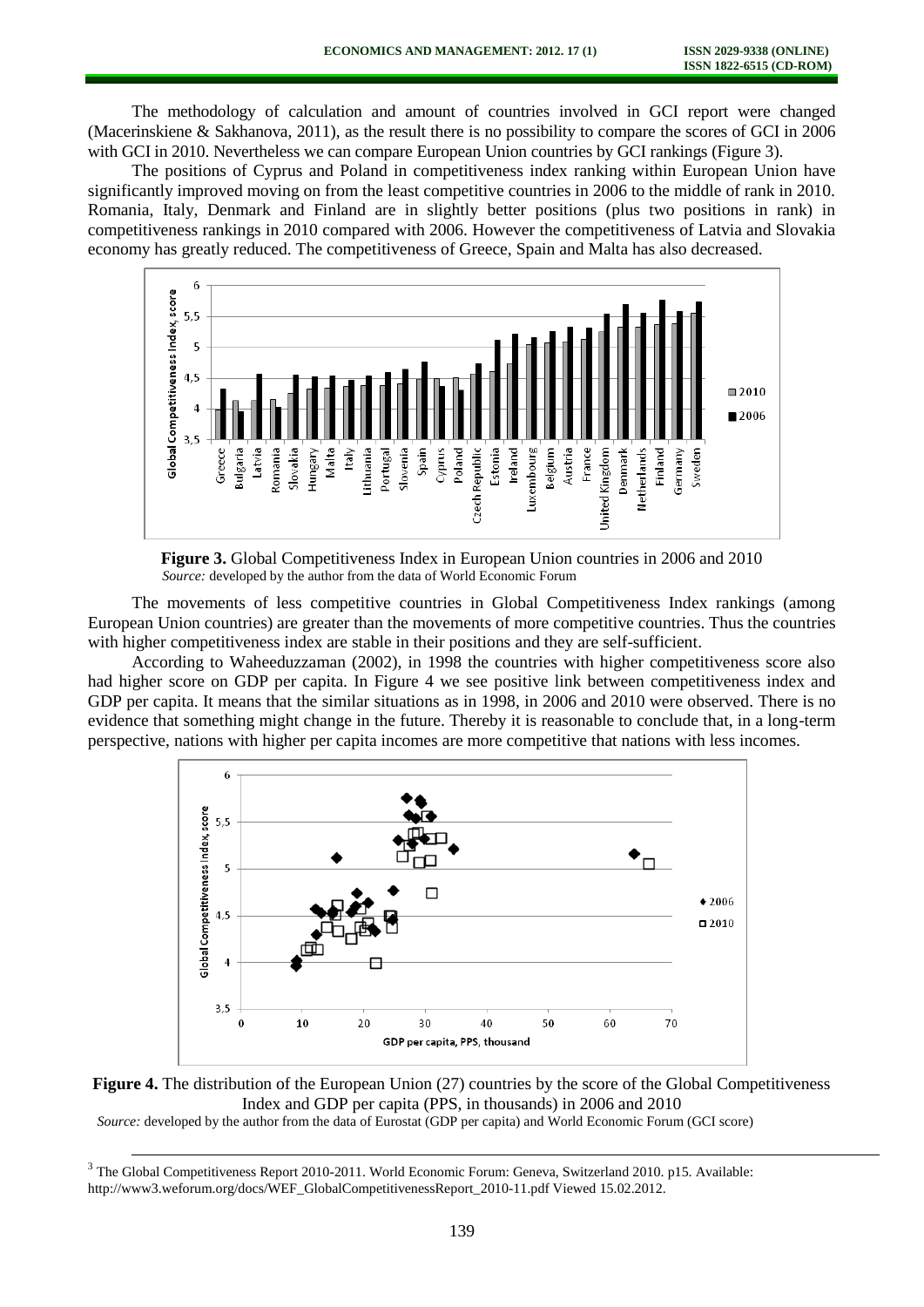In Figure 5 we see rather scattered distribution of European Union countries by exports of high technology products (a share of total exports) and GDP per capita. Higher GDP per capita is not strongly linked with country ability to produce and sale high technological products on international market. Thus it does not confirm that one of the main competitiveness driving forces is high technologies exports that make nations more competitive in the international trade.





Attention and a separate study is deserved the case of Malta where the high technology exports is the highest in the European Union. It was 54% of total exports in 2006 and it reduced to 44% in 2010, despite of that the GDP per capita was higher in 2010 than in 2006. The global competitiveness index ranking of Malta from 2006 to 2010 also is decreased.

Despite the high amount of the high-tech exports Malta is one of the least competitive countries within European Union. Like the Ireland, Luxembourg, Hungary and Cyprus were not the most competitive countries (by Global Competitiveness Index) in European Union.





*Source:* developed by the author from the data of Eurostat